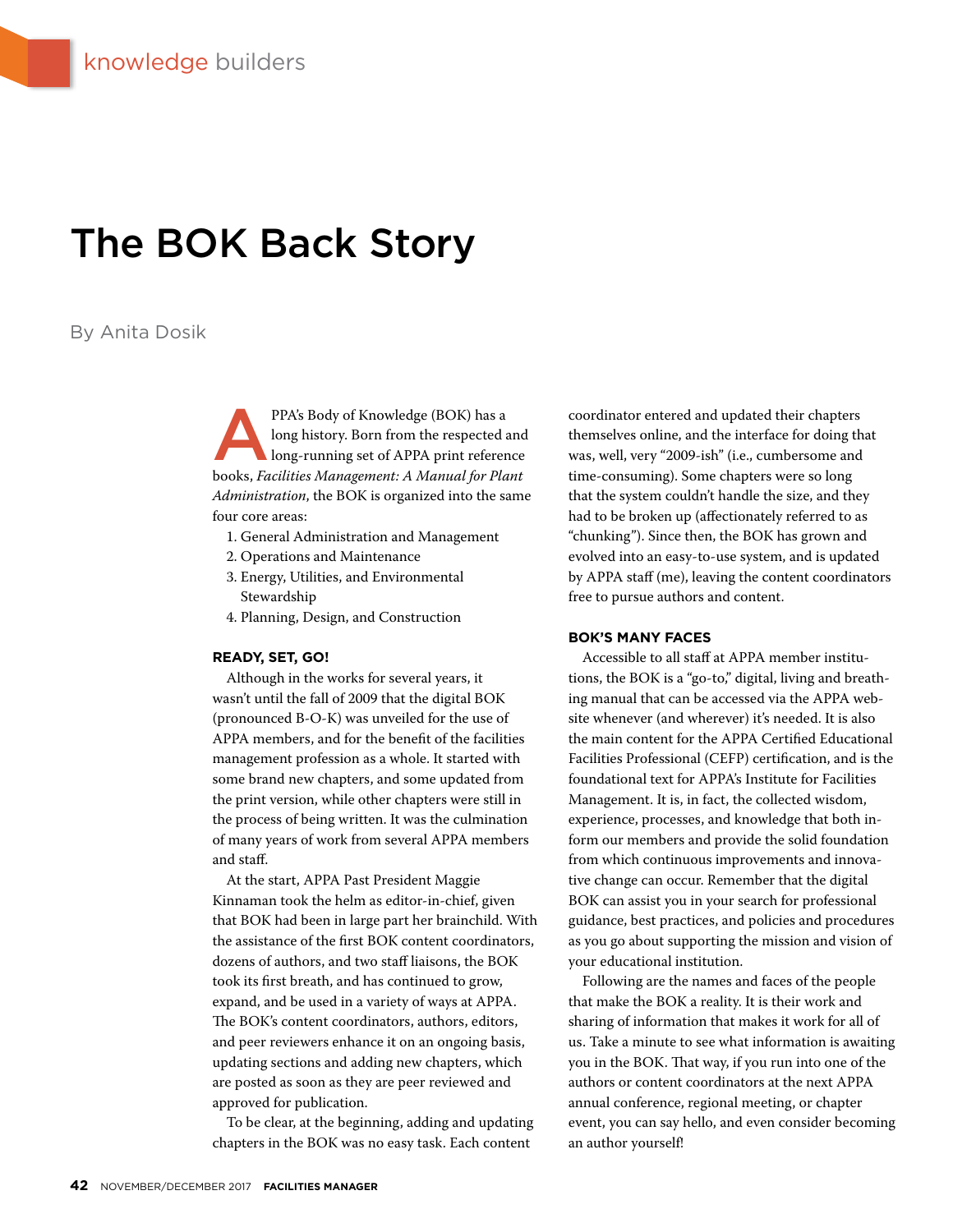#### **PART 1—GENERAL ADMINISTRATION AND MANAGEMENT**



**Content Coordinator: Brad Boser, CEFP— Southern Alberta Institute of Technology** *brad.boser@sait.ca*

#### Section I-A: Leadership and Administration

- **• Change Management** by John Morris, P.E., CEFP
- **Communication** by Robert Hascall and Karen M. Salisbury
- **Customer Service** by Polly Pinney, Past APPA President
- **Leadership** by William Daigneau, APPA Fellow
- **Managing Ethically** by E. Lander Medlin, APPA EVP
- **Organization** by Jack Hug, Past APPA President and APPA Fellow
- **Strategy and Leadership** by Brenda Albright

#### Section I-B: Human Resources Management

- **Effective Talent Management** by Jennifer Elmer, SPHR
- **Staff Development** by Suzanne Hilleman, MBA, SPHR
- **Strategic Role of Human Resources** by Andrea Balestrieri

#### Section I-C: Business and Financial Management

- **Financial Analysis and Control** by Mohammad Qayoumi, Ph.D., APPA Fellow
- **Modern Budgeting Issues** by William Gardiner
- **Overview of Accounting Systems** by Burr Millsap

## **PART 2—OPERATIONS AND MAINTENANCE**



**Content Coordinator: Chris Kopach, CEFP – University of Arizona** *ckopach@email.arizona.edu*

## Section II-A: Plant Management

- **Capital Renewal and Deferred Maintenance** by Harvey Kaiser, APPA Fellow
- **Emergency Preparedness and Business Continuity** by John DeLaHunt, MBA, ARM
- **Facilities Condition Assessment** by Harvey Kaiser, APPA Fellow
- **Recapitalization Management** by Douglas Christensen, Past APPA President, and APPA Fellow
- **Work Management** by Mark Webb, EFP

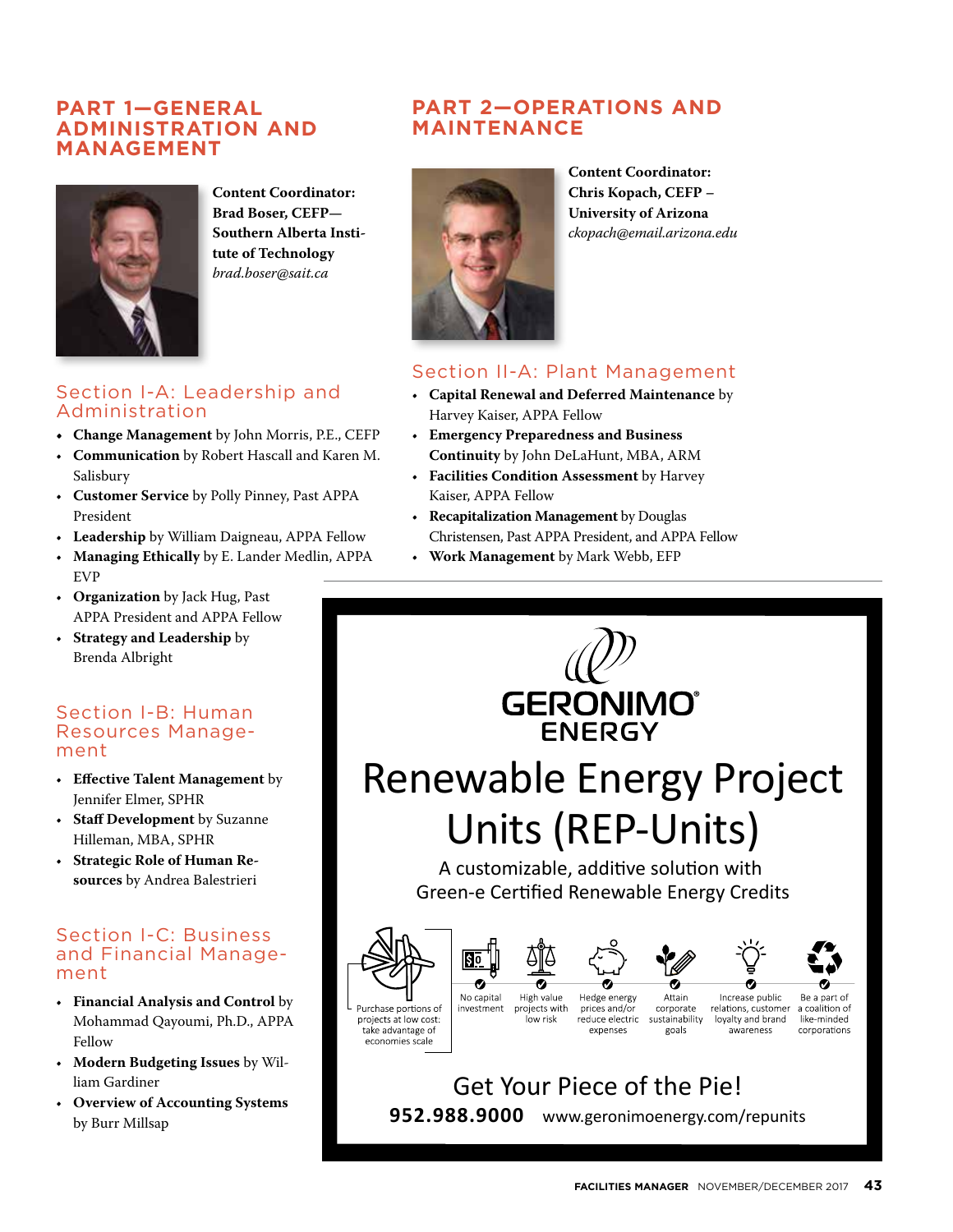#### Section II-B: Building Systems

- **Building Architectural and Structural Systems** by Steven Thweatt
- **Building Control Systems** by Gary Reynolds, Past APPA President, and APPA Fellow
- **Building Electrical Systems**
- **Building Fire Protection** by John DeLaHunt, MBA, ARM
- **Building Interiors** by Jean Sebben
- B**uilding Mechanical Systems** by Gary Reynolds, Past APPA President, and APPA Fellow
- **Elevator Systems** by Jay Popp

#### Section II-C: Plant Services

- **Custodial Services** by Alan Bigger, APPA Fellow
- **Facilities Maintenance and Operations** by Gary Reynolds, Past APPA President, and APPA Fellow
- **Grounds Maintenance and Operations** by John Lawter, EFP, Rob Doletzky, and Kenn Rapp
- **Solid Waste and Recycling** by Phillip Melnick

#### Section II-D: Campus Services

- **Fire Prevention on College and University Campuses** by Robert Ferrara and Jeffrey Issler, Ph.D., MPH
- **Campus Security** by Christopher Blake
- **Environmental Health and Safety** by Ralph Allen

#### • **Campus Computerized Control and Monitoring Systems** by Scott Macdonald

- **Energy Management and Conservation** by Reza Karkia
- **Roadmap for Campus Environmental Sustainability** by Jiri Skopek, OAA, MCIP
- **Source Energy** by Cheryl Gomez, P.E., MBA, LEED AP BD+C, and Pete Sandberg

#### Section III-B: District Energy Systems

- **Central Heating Plants** by Antoine D'Amour and Richard Forget
- **Cooling Systems and Thermal Energy Storage** by Kent Peterson, P.E., LEED AP
- **Electrical Distribution Systems** by Aravind Batra
- **Energy Generation Alternatives** by Donald Schmidt, Ph.D., P.E., and Darryl Boyce, P. Eng.

## Section III-C: Other Utilities

- **Data and Voice Network Infrastructure** by Denis Levesque, CIO, and Mike Milne
- **Domestic and Fire Protection Water Supply and Distribution Systems** by Susanne Cordery, P.E., CWP, and Carol Dollard, P.E., CWP, LEED AP
- **Sanitary Sewers and Stormwater Management System**s by John McEwan

#### **PART 3—ENERGY, UTILITIES, AND ENVIRONMENTAL STEWARDSHIP**



Stewardship

Section III-A: Energy

Utilization and Envioronmental

• **Campus Utility Systems Master Planning** by John Tysseling, Ph.D., and Darryl Boyce, P. Eng.

**Content Coordinator: Emmet Boyle, CEFP – University of Regina** *emmet.boyle@uregina.ca*

#### **PART 4—PLANNING, DESIGN, AND CONSTRUCTION**



**Content Coordinator: Steve Maruszewski, CEFP – Pennsylvania State University** *sxm37@psu.edu*

#### Section IV-A: Facilities Planning

- **• Building Information Modeling** by Craig R. Dubler, Ph.D., DBIA, Cody R. Slack and Edward J. Gannon, P.E., Ph.D.
- **• Campus Master Planning** by Linda Dalton, Ph.D., FAICP



To access the BOK, go to the APPA website, and log in.

From there, click myAPPA and then myAPPAWorkspace. There you'll see a box for myEAccess, and a link to the BOK.

*(NOTE: The first time you log into the BOK, you will see a link to set up your access. After that is done, just the link to the BOK will be there for you to click on.)*

If you have any problems accessing the BOK, please contact Anita Dosik at *anita@appa.org.*